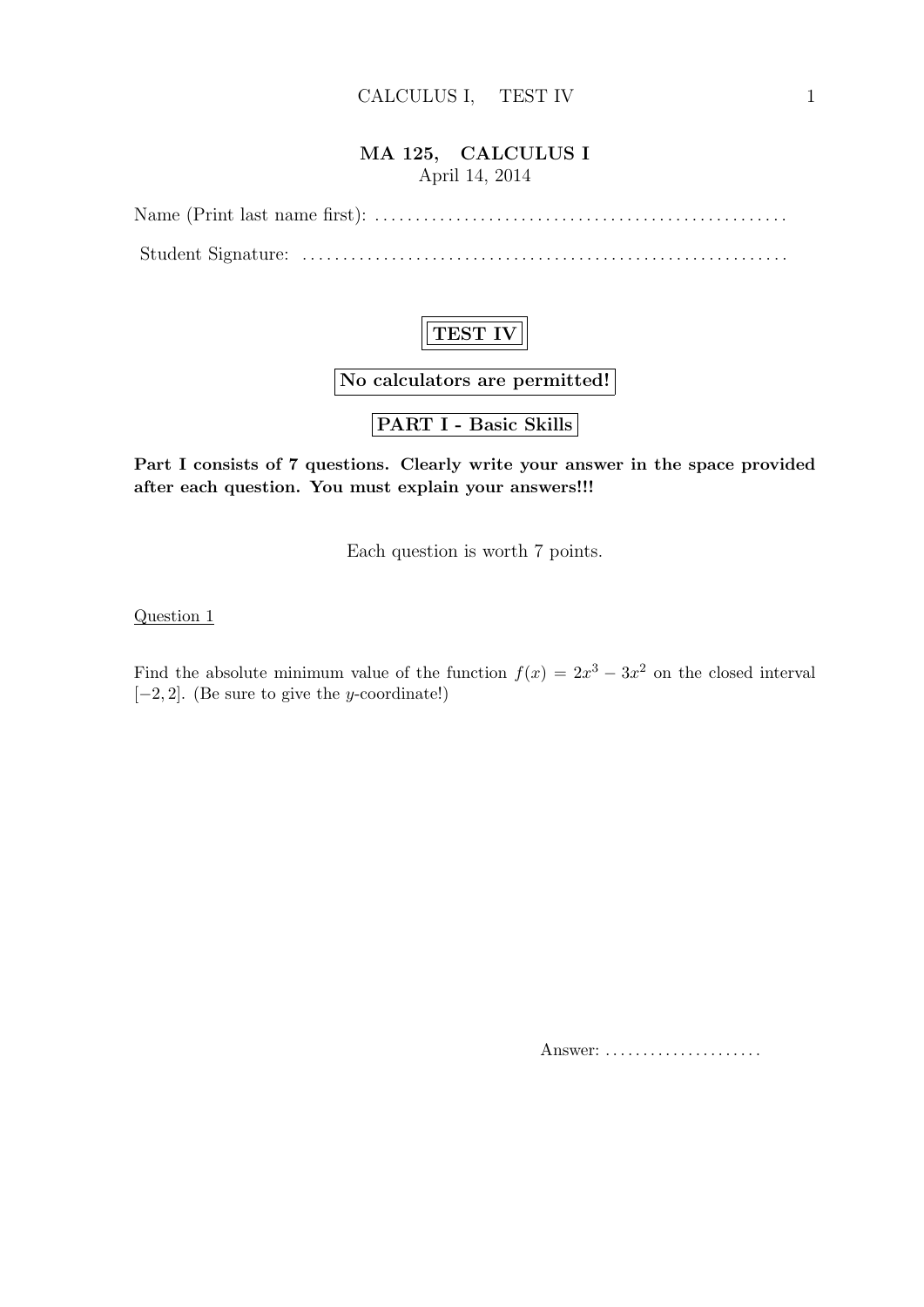#### Question 2

Find the number *c* whose existence is guaranteed by the Mean Value Theorem for the function  $f(x) = x^3 + x$  on the interval [−1*,* 1].

Question 3

Find the critical number(s) of the function  $f(x) = \frac{x^3 + 1}{3}$  $\frac{x}{x^3-1}$ .

Answer: *. . . . . . . . . . . . . . . . . .*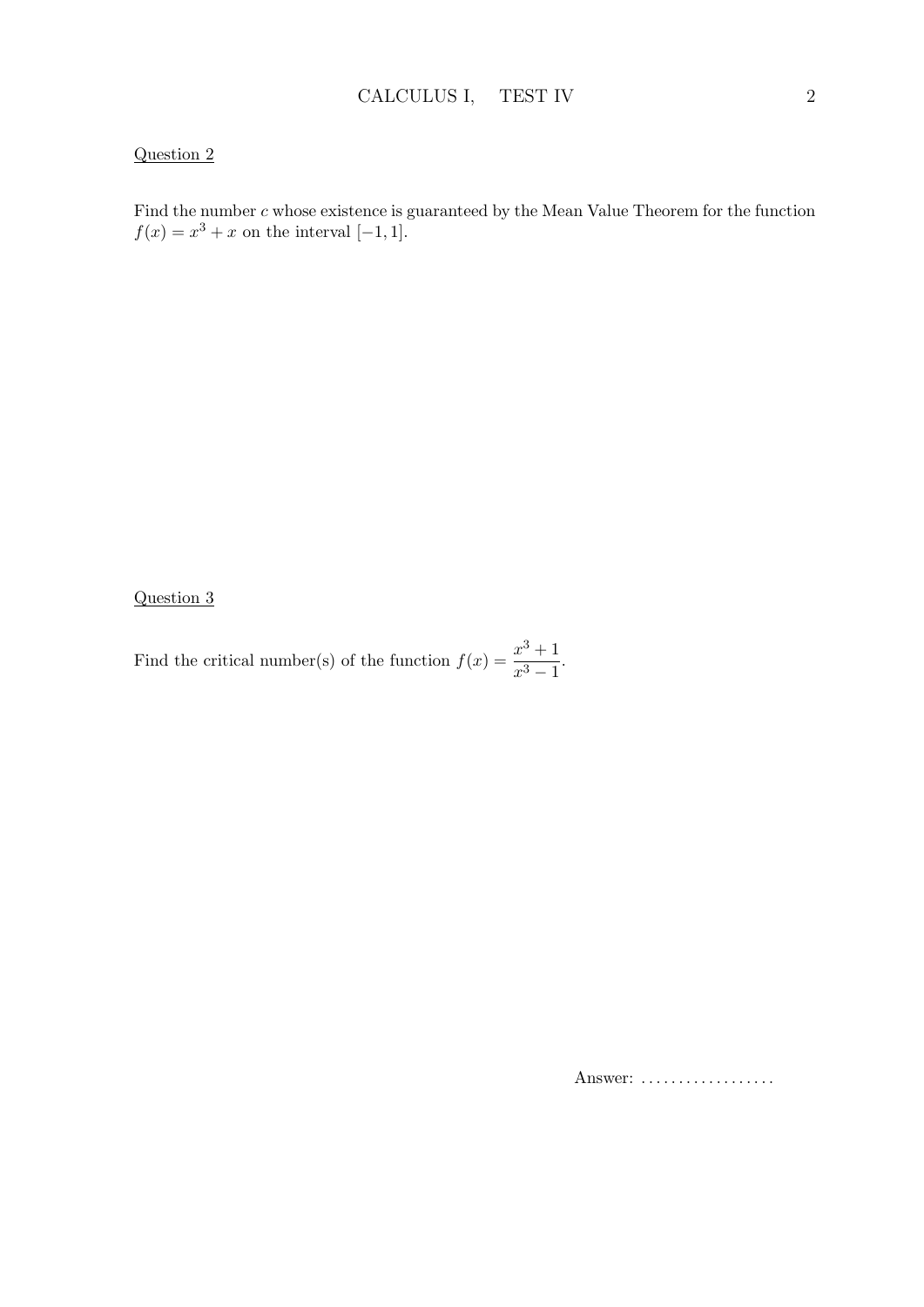#### Question 4

Find the open interval on which the function  $g(x) = xe^x$  is decreasing. (Clearly indicate the end-points of your interval!)

Answer: *. . . . . . . . . . . . . . . . . .*

#### Question 5

Find the part of the *x*-axis on which the function  $h(x) = \frac{1}{20}x^5 - \frac{1}{6}$  $\frac{1}{6}x^3$  is concave up.

Answer: *. . . . . . . . . . . . . . . . . .*

Question 6

Find the most general antiderivative of the function  $f(x) = e^x + \frac{1}{1+x^2}$  $\frac{1}{1+x^2}$ .

Answer: *. . . . . . . . . . . . . . . . . .*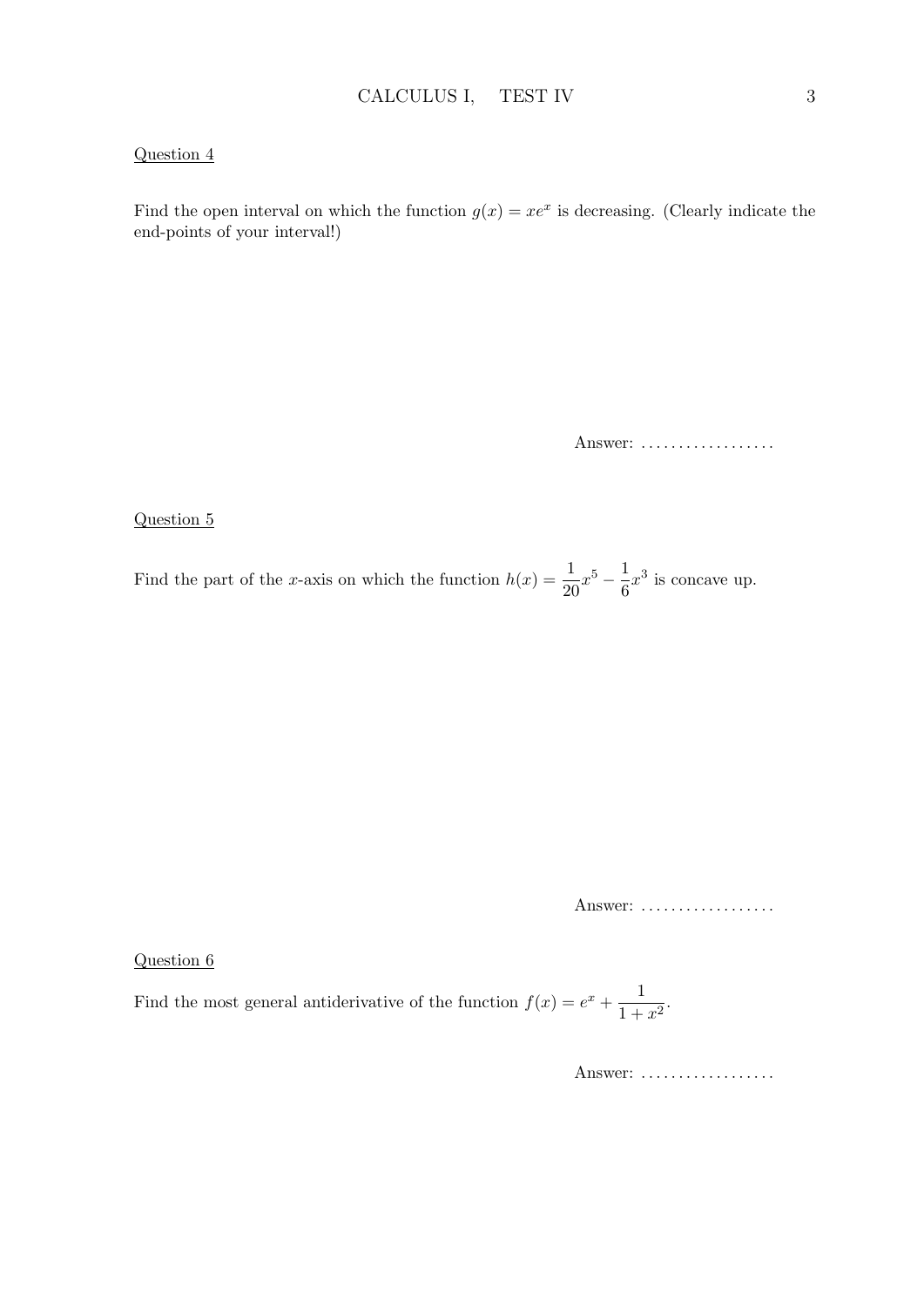### Question 7

Find two positive numbers whose product is 9 and whose sum is minimal.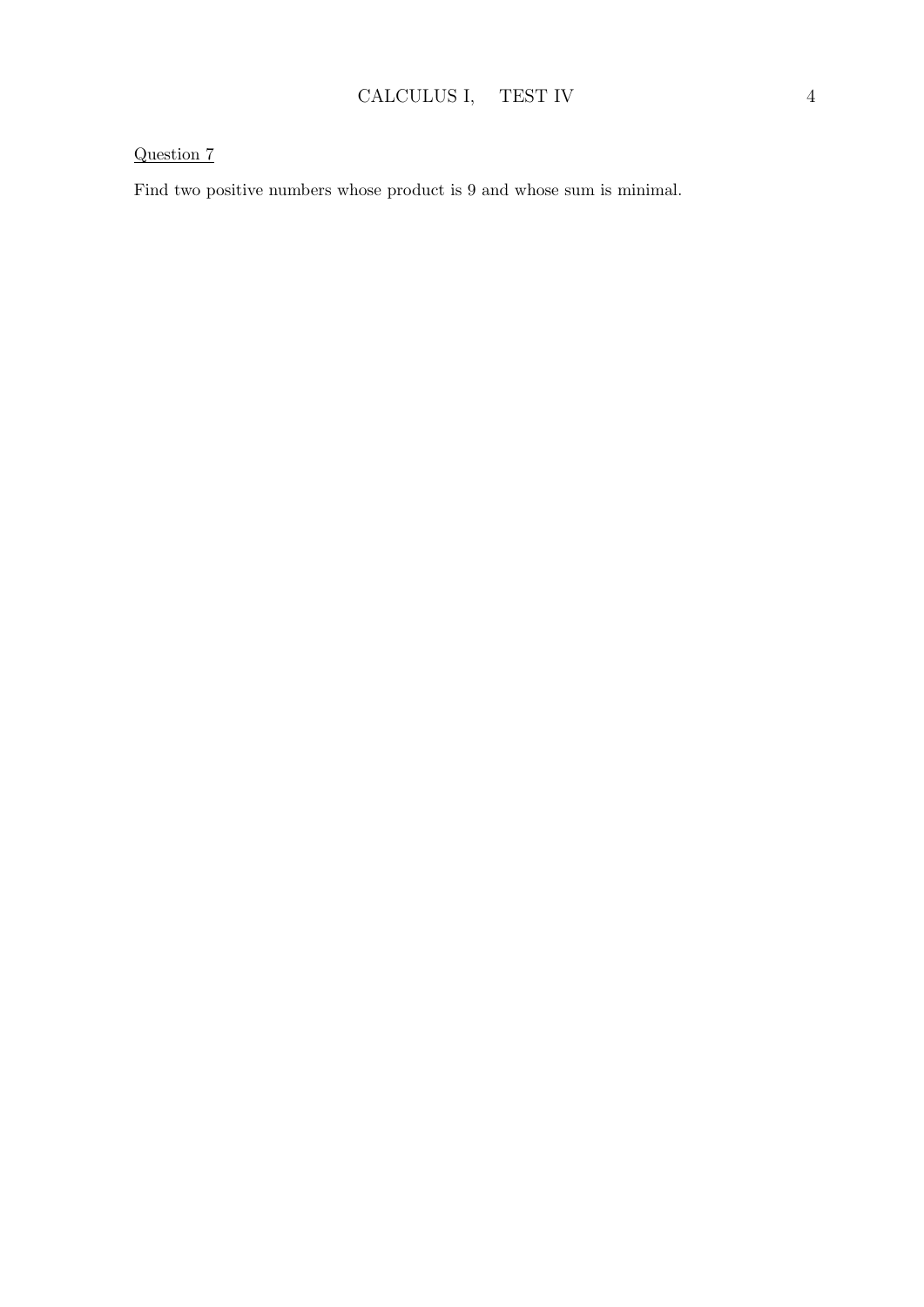#### **PART II - Problem Solving Skills**

Points for each problem are indicated

**Part II consists of 4 problems. You must show your work to get full credit. Displaying only the final answer (even if correct) without the relevant steps will not get full credit.**

## Problem 1 [16 points]

Suppose that the **derivative** of a function  $f$  is given by

$$
f'(x) = (x - 2)^4 (x + 1)^3
$$

Answer all the following questions.

(a) Find all the critical numbers of the function *f*.

(b) On what interval(s) is the function *f* increasing? (Justify your answer!)

(c) On what interval(s) is the function *f* decreasing?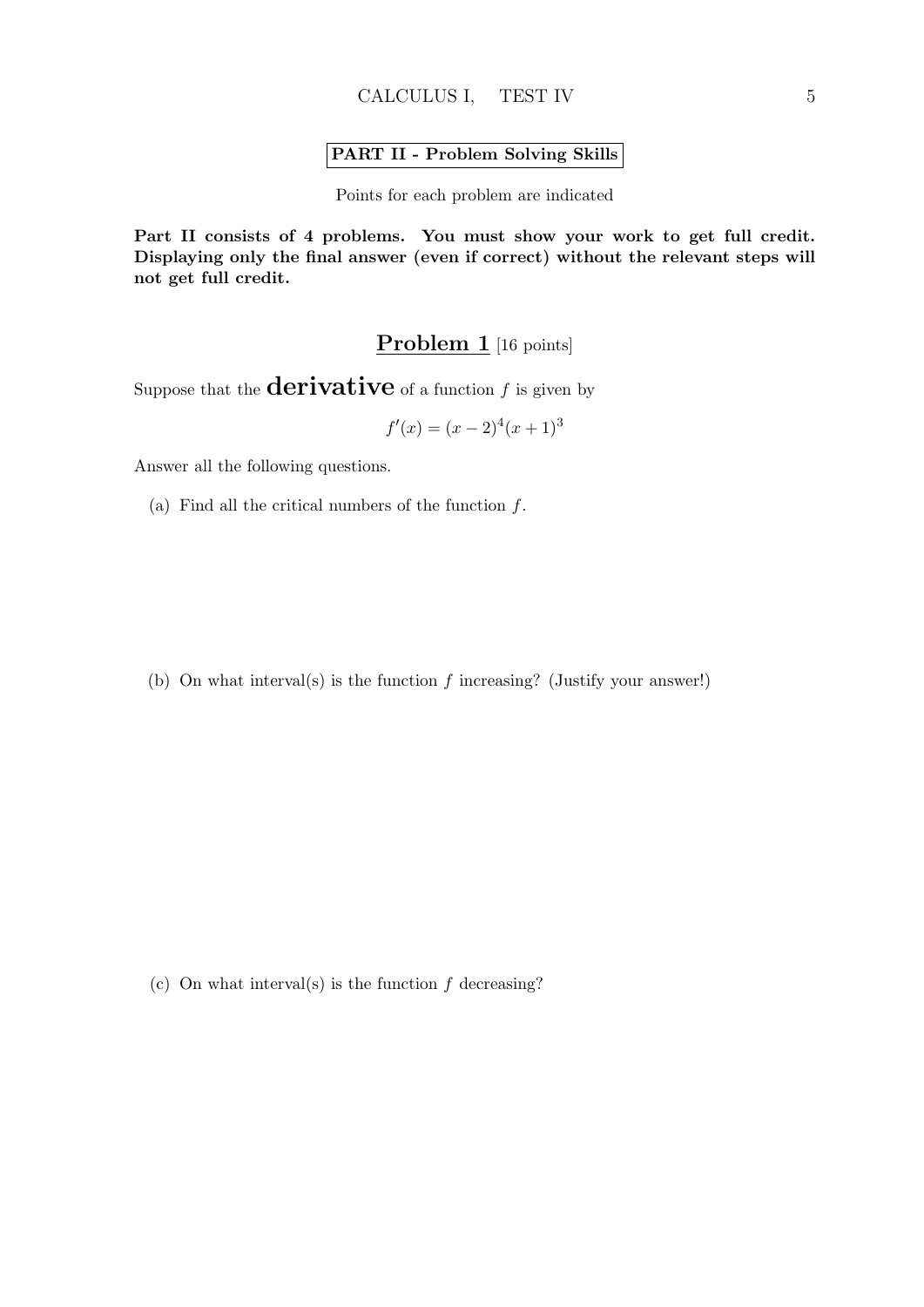(d) Find the x-coordinates of all local max and min of the function. (Justify your answer!)

# **Problem 2** [10 points]

Find the dimensions of the open top box with a square base whose volume is  $1000\ m^3$  so that its surface area is minimal.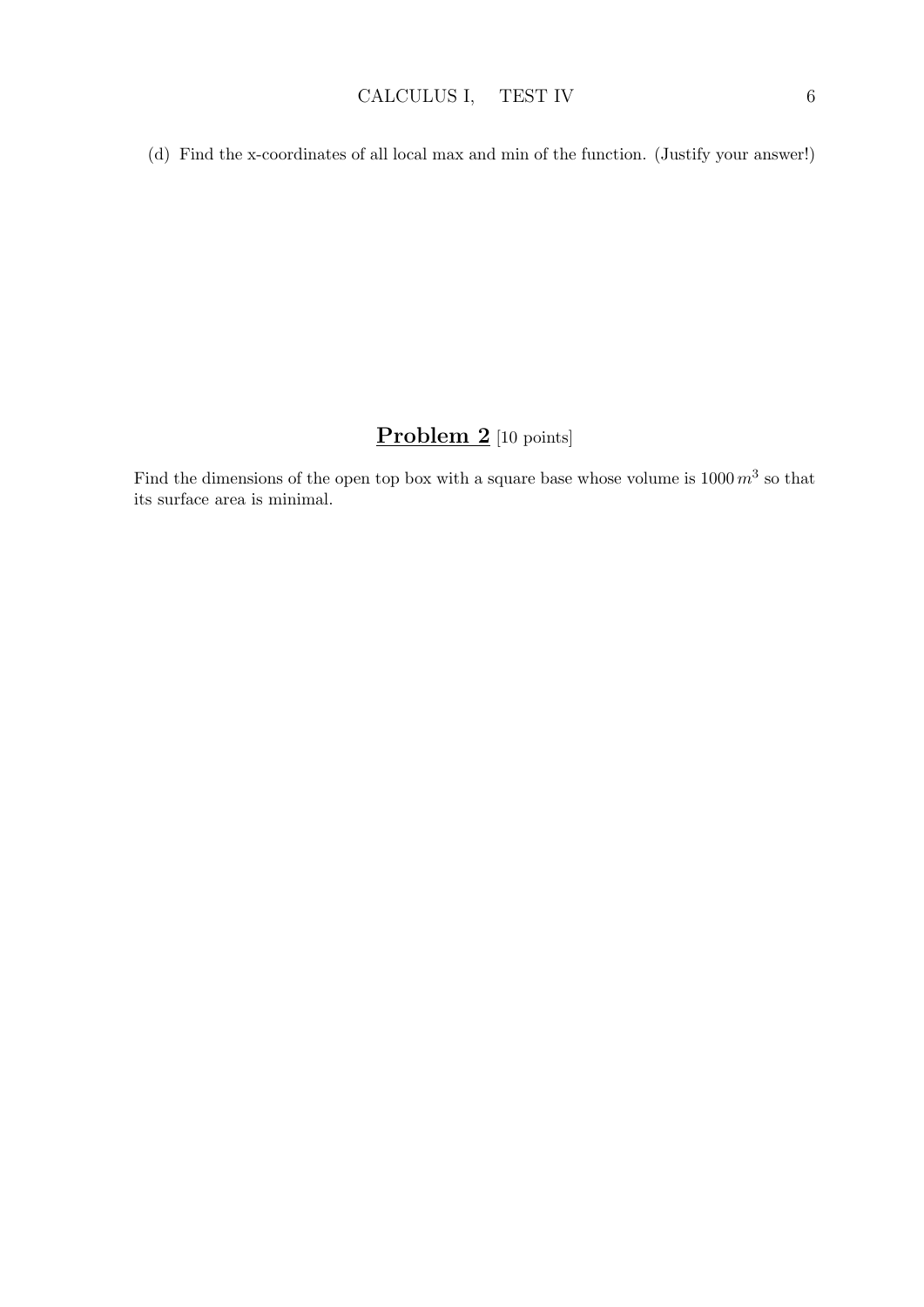## **Problem 3** [10 points]

An object moves along a straight line with acceleration

$$
a(t) = 3t + 1.
$$

Use antiderivatives to answer the following questions.

(a) Find the velocity function  $v(t)$  of the object if its initial velocity  $v(0) = 3$ .

(b) Find the position function  $s(t)$  of the object if its initial position  $s(0) = 0$ .